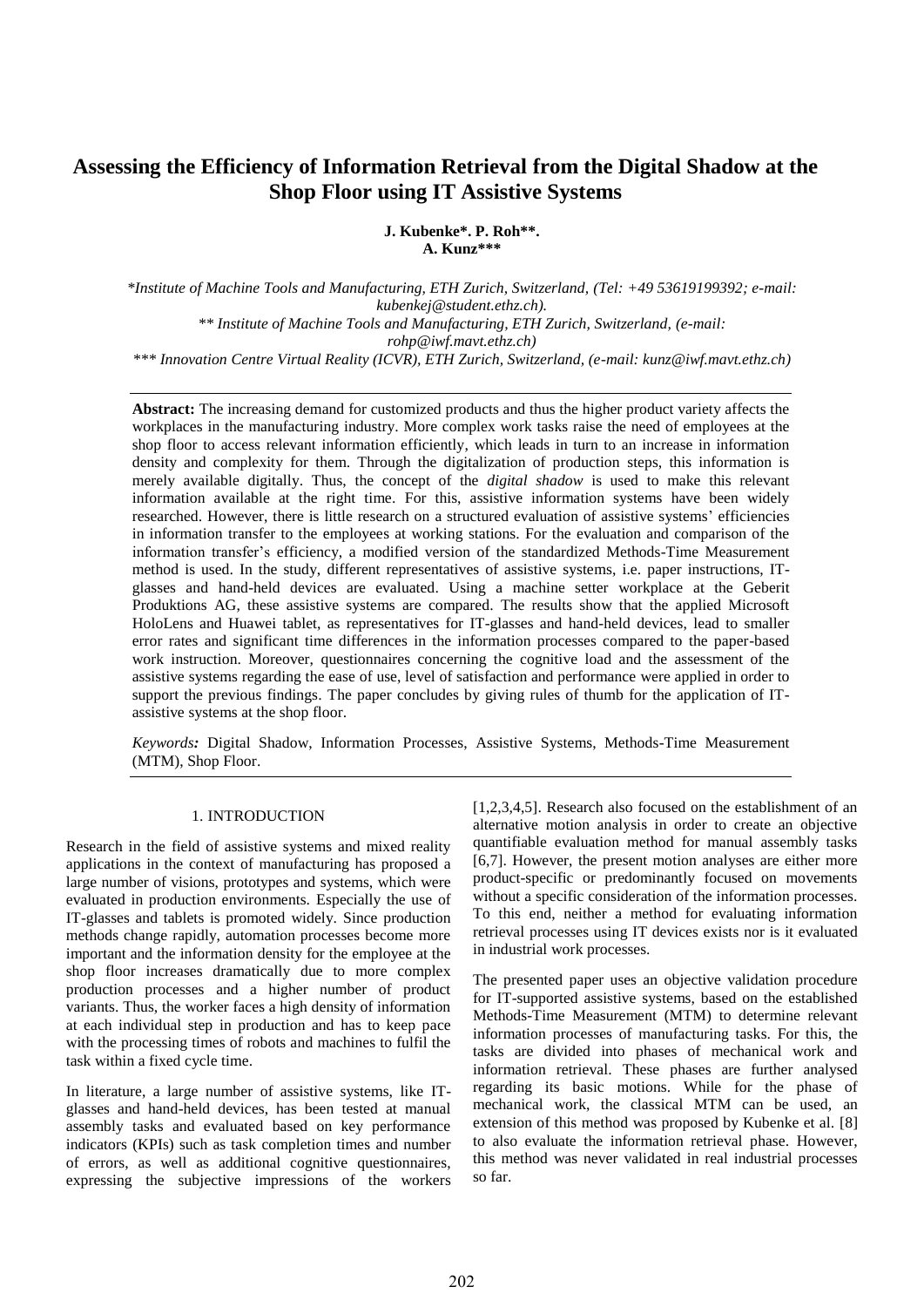Based on a machine setting application, all relevant information needed by the employee at the shop floor is retrieved from the digital shadow of the machine to be set up. Hence, the paper describes the concept of the digital shadow and validates it as a concept for data management systems.

After a review on related work and a brief introduction of the extended MTM, the industrial use case at the Geberit Produktions AG will be described. The remainder of the paper shows the study setup and presents the achieved results. The paper then concludes with a discussion on these results and an outlook on future work.

## 2. RELATED WORK

## *2.1. IT-supported Assistive Systems*

The IT-support of workers in production environments has been studied widely, i.e. the application of IT-assistive systems to support the worker in fulfilling the work task: Caudell et al. [9] were inspired by a drilling task at an aircraft manufacturing process. In their study, they used a Head-Mounted-Display (HMD) to support the worker by displaying the drilling positions. Zheng et al. [10] compared three different types of work instructions. They applied a paper instruction, IT-glasses, and a tablet and choose a car maintenance task to compare the work instructions. An overview of the recent field of studies is given by Büttner et al. [11] and Fite-Georgel [12] regarding mixed-reality technologies and different areas of application, i.e. logistics, maintenance, and others. Most studies included key performance indicators for the comparison of the assistive systems or work instructions, i.e. task completions times or error frequencies. Besides this, questionnaires were used for the subjective impressions of workers [3,11,12,13,14,15,16].

For analysing workplaces and assistive systems based on motion analyses and information processes, Card et al. [7,17] introduced a first model in the context of evaluating the performance times of keystrokes. The model is called "Keystroke Level Model" (KLM) and evaluates the time an expert needs to perform a certain task on the computer. Therefore, the model is limited to analyse computer tasks with a keyboard, i.e. when keystrokes are measurable. Another model based on a motion analysis is presented by Funk et al. [6] with the General Assembly Task Model (GATM). The GATM focusses on the time used for taskdependent and task-independent motions at manual assembly tasks.

In general, the information processes are not separated and researched clearly in the presented studies and models; they are seen as irrelevant or not quantifiable, or as already included in the process components.

# *2.2. The Digital Shadow of a Product*

The so-called digital shadow of a product can help to overcome current constraints of data management systems, since it provides relevant information at the shop floor. The digital shadow is determined as the "sufficiently precise image of the processes within research and development, production and adjacent fields which are needed for a realtime capable evaluation basis" [18]. Regardless of a data management system's naming as digital shadow, product twin [19], product avatar [20,21,22], or digital product memory [23], the product centric information management concept [24] is the core part: The mentioned concepts seek to implement information transparency and availability across the entire lifecycle [22]. They all incorporate a digital counterpart of a real product to connect the relevant information centrally [19]. The underlying idea is based on the fact, that for an individual product the physical product itself is the only direct link of all relevant information [21]. The potentials of this concept are usually allocated during the usage phase of a product, i.e. for service and maintenance [25,26]. Wuest et al. [27] research the specific example of a leisure boat having a product avatar in the form of a Facebook account, to communicate relevant information of the life cycle, for example for preventive maintenance. Besides, the concept is well known and strongly characterized in the aviation industry as the digital twin [28] following simulations based on real data.

However, as is can be seen from the definitions given above, the concept is also fully applicable for the *micro* product life cycle of production: "Product experts need information focused on the product" [29] and thus from the digital shadow, e.g. to optimize the flow of production by detecting bottle necks [30].Thus, the diverse application areas of the digital shadow are an important aspect of how to provide the contained information to a worker at the shop floor. Without an appropriate visualization, any information is of no value, as it cannot be accessed and used to add value.

Based on the findings of Kubenke and Kunz [8], the effectiveness of information transfer from the digital shadow to the employee at the shop floor is assessed in this paper. The results give an overview on how to display relevant information of the digital shadow to the employees at the shop floor. Therefore, this paper validates the digital shadow of a production machine as a data management system containing the relevant work instruction to produce the corresponding product, i.e. to set up a complex assembly station correctly. In doing so, we derive rules of thumb of appropriate visualizations.

#### 3. CONCEPT

The proposed concept focusses on the identification of potentials of workplaces that can be supported by IT-systems. It is based on the separation of the complete work process into phases of "mechanical processes" and "information processes" and a further analysis with the help of the MTM method. However, the MTM method does not consider the information processes of phase two. The approach introduced in [8] states that even these information processes are finally measurable in their basic motions, which are performed by the worker to receive, procure or transfer the received information. Therefore, the information phases can be analysed with the help of the MTM method to receive time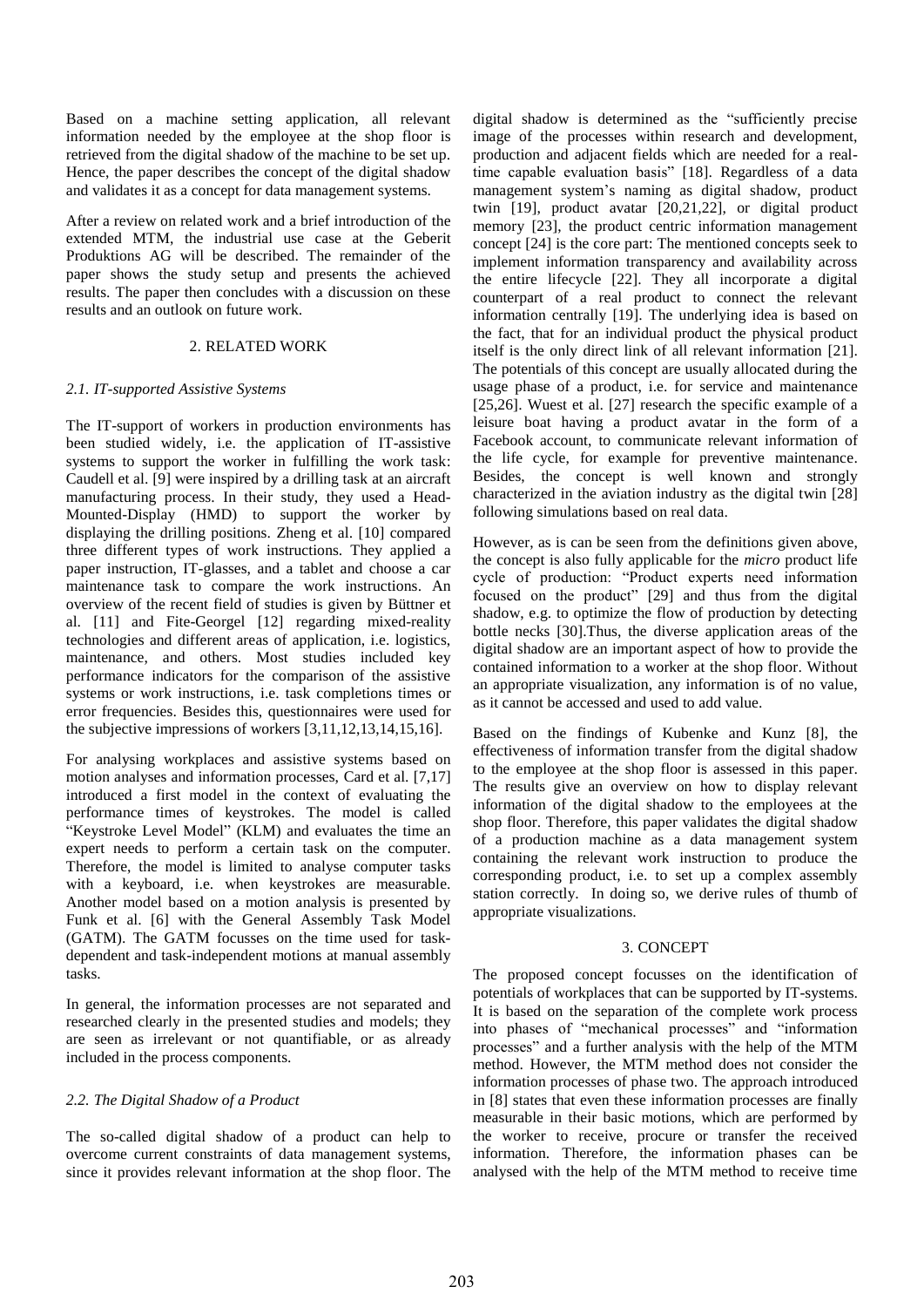values, i.e. so-called Time Measurement Units (TMU), for further calculations. Based on these time values, the information phases are further compared depending on the applied assistive system, i.e. how time-consuming the information retrieval is with the paper-based or IT-supported work instruction. If the information phases encompass an essential part of the whole work process, i.e. the worker needs to retrieve the information between every working step, a significant potential for IT-support is given. Based on the information process times and related basic motions, the most suitable IT-system can be determined. For instance, if the worker needs both hands for the mechanical processes, an ITglass is best suited. In general, the pursued concept serves as a decision base for the potential determination and support system selection.

With the MTM method, every performed basic motion of manual operations is analysed. Thus, this procedure can also be mapped on the manual operations during the information phases. The use of IT-systems might cause new manual operations, for example "click", "touch", "zoom", and others, which can be analysed again based on the usual MTM basic motions, i.e. "reach", "grasp", "move", "position", "release", and others. A correspondence map was shown in [8].

Regarding the determination of the most suitable IT-system for a potential work place, the work task has to be analysed beforehand. It is obvious that a bimanual work task should be supported by an IT-system, which allows free-hand operations. However, the user interactions operating the ITdevice need to be evaluated as well, which can be done in a user study. The modified MTM concept has been already successfully realised in a user study at a manual workplace [8]. However, the task in this study was done in an apprenticeship workshop, but not in a productive environment. The paper presents the validation of the concept based on a second user study, performed in a productive environment using a machine setting work process with a high demand for information.

# 4. USER STUDY

#### *4.1. Design*

The presented user study was set up in a repeatedly measured experiment design. The test persons run two trials with the same conditions, but with different types of assistive systems. Besides a paper-based work instruction (which was used by all participants), a Microsoft HoloLens was used as representative for IT-glasses, or a Huawei tablet as representative for hand-held devices. For the statistical evaluation, the type of assistive system was set to be the independent variable. For the dependent variables, the information processes in MTM, the task completion times linked to the error frequencies, and the cognitive load evaluated with the NASA-TLX questionnaire [31,32], as well as the questionnaire for the assessment of the applied assistive systems were used. The assistive IT-systems were permuted over the group of test persons to prevent any learning effect.

#### *4.2. Task Description*

The setup of the user study was integrated in the daily working routine at the production plant of the Geberit Produktions AG in Jona, Switzerland. The study lasted over almost three weeks. The addressed occupational group of workers includes the machine setters at the production plant, who are working in a shift system, but independent of the production cycle. The task includes the preparation of the ultrasonic welding machine and the installation of tools for a specific program. Further, specific parameters have to be adjusted at the machine itself and the machine controller. In [Fig.](#page-2-0) 1 (a), the idle ultrasonic welding machine is shown, which represents the initial situation for machine setting. In [Fig.](#page-2-0) 1 (b), the machine setter has already installed the tools inside the machine and is almost done with the work task.



Fig. 1. Ultrasonic welding machine (a) idle (empty), (b) with installed tools (Geberit Produktions AG, Jona, CH).

<span id="page-2-0"></span>The conventionally used set-up instruction was paper-based and limited to the parameters, which have to be adjusted for the specific programs and tools. This resulted in an increasing error frequency due to a wrong chronological order of settings or lack of information where and when to perform the right action. For the user study, the instruction was prepared as a step-by-step work instruction, applicable for all different installation routines. In total eleven routines needed to be applied to the ultrasonic welding machine (see [Fig.](#page-2-1) 2).

<span id="page-2-1"></span>

Fig. 2. Extract of the paper-based work instruction applied in the user study.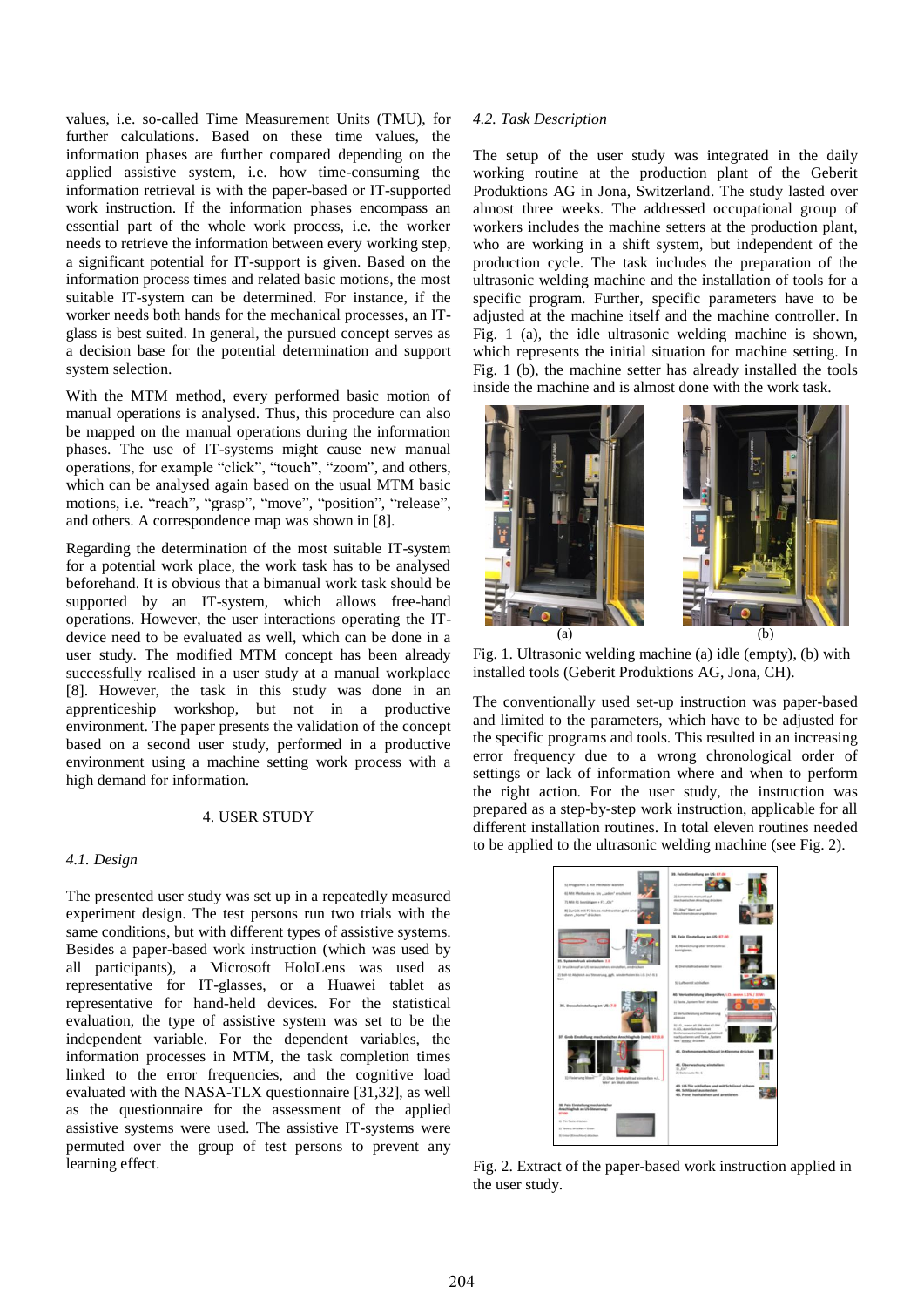The paper-based work instruction was digitized for the ITsupported assistive systems. For the Huawei tablet, the document was saved in a pdf-format on the local network and was then stored on the device. For the Microsoft HoloLens, the document was saved as a PowerPoint presentation on the device and then displayed with a corresponding viewer app. [Fig.](#page-3-0) 3 shows how a test person perceived the instruction while applying the Microsoft HoloLens. The same visualization of text and pictures is used for the tablet instruction.



Fig. 3. Digitized work instruction displayed with the Microsoft HoloLens.

#### <span id="page-3-0"></span>*4.3. Participants*

24 workers of the Geberit Produktions AG, two female and twenty-two male, voluntarily participated in the user study. The subjects were aged between 20 to 60 years and employed as shift workers, shift supervisors, or process responsibles. Most of the participants had seen the ultrasonic welding machine before, but only a few of them set up the machine before. All had in common that the handling of the setting task was difficult due to its complexity.

# *4.4. Procedure*

Each participant was introduced to the purpose of the user study and the different types of work instructions. For the Microsoft HoloLens, the test persons received a brief familiarisation time. The tablet was already known and regularly used in the production plant, as it is a standard tool to work with at the Geberit shop floor. After the briefing, the experiment started. After each trial, the participants filled in a NASA-TLX questionnaire, and finally the test persons were asked to complete the questionnaire for assessing the applied assistive systems and for demographic data. For the subsequent motion analysis, as well as for measuring the task completion times and error rates, the working processes were recorded using two cameras. The recording started when the test person received the assistive system. Over the complete group of participants, the order of the assistive system with work instructions was altered, i.e. the half of the group worked with the tablet and the other half with the Microsoft HoloLens. Every test persons passed a trial with the paper work instruction. Further, the applied work instructions differed in type and order, i.e. the first test person started the

experiment with the paper work instruction, the second test person started with the tablet. In total, 48 trials were performed and recorded, 24 with the paper work instruction and twelve each for tablet and Microsoft HoloLens. A study took approximately one hour. The data was collected and then analysed by SPSS using diverse non-parametric procedures.

#### 5. EVALUATION AND RESULTS

#### *5.1. Motion Analysis*

First, the recorded tasks were analysed with the MTM method. Afterwards, the information retrieval phase was separated and further analysed. The achieved results of the MTM were analysed using SPSS to identify significant differences in the information processes of the three applied work instructions and devices. The procedure included the testing of two groups, i.e. the paper work instruction compared to the IT-supported assistive systems, using the Mann-Whitney-U-test. To compare the paper work instruction, Huawei tablet and the Microsoft HoloLens, the Kruskal-Wallis-test was used.

The paper work instruction  $(M=14,754.50$  TMU, SD=2,114.41 TMU) and the IT-supported assistive systems (M=12,240.97 TMU, SD=2,828.11 TMU), were evaluated using the SPSS, which showed that the application of the ITdevices resulted in significant lower information processing times (M=13,497.74 TMU, U=151.000, p<0.05), i.e. the test persons could retrieve, admit and transfer given information faster and more efficient during the work task while using the tablet or the Microsoft HoloLens. More specifically, the information processing times of the Microsoft HoloLens (M=15,329.97 TMU, SD=1,819.99 TMU) are significant faster, respective lower in TMU (M=12,240.97 TMU, U=144.000, p<0.05) compared to the Huawei tablet (M=14,692.25 TMU, SD=1,516.29 TMU). Comparing all three types of work instructions, the analysis exposed a significant difference (H=25.735,  $p<0.05$ ) in favour of the Microsoft HoloLens. In [Fig.](#page-3-1) 4, the diversification of the information processing times is shown.



<span id="page-3-1"></span>Fig. 4. Comparison of the information processing times of Paper, HoloLens, Tablet.

The boxplot of the paper instruction shows the largest variance inclusive one outliner. The boxplot of the tablet shows a smaller variance, but with the highest mean value of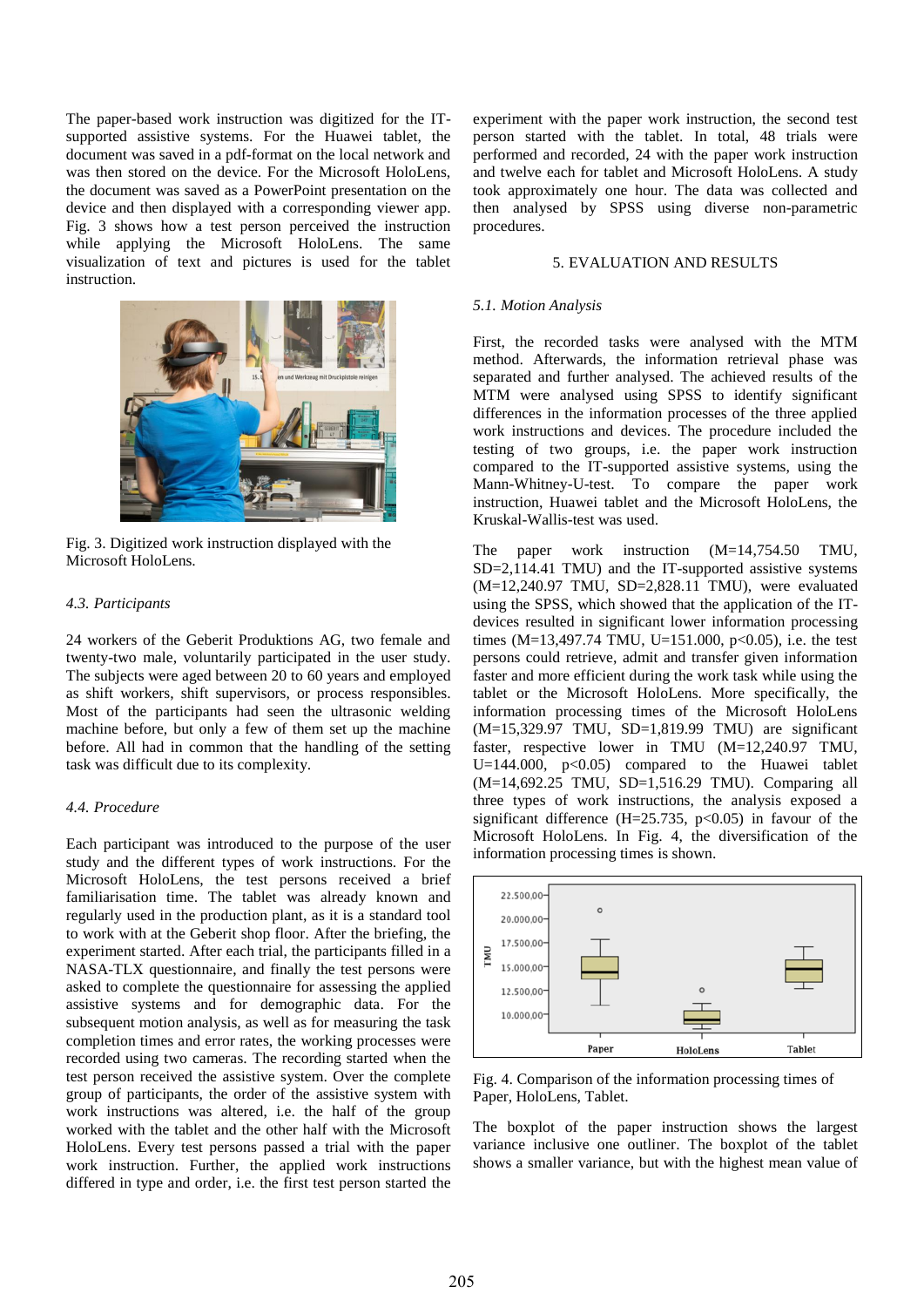all. The values of the HoloLens have the lowest mean and variance values inclusive one outliner.

#### *5.2. Task Completion Times and Error Rates*

For the task completion times, the error rates have to be taken into account. During the task completion, a lot of test persons either tend to skip working steps or they lost track and needed some time to regain the overview. This situation appeared in particular within work instructions, which are hand-held. In detail, 16 test persons out of 24 using the paper work instruction had good task completion times, but also diverse errors, which were evoked by missing or repeated steps. The errors were serious and would have caused defective products. The same occurred when using the tablet. Ten out of twelve had fast task completion times, but also serious errors, which would have led to defective products or even deleting the program in the machine controller. For the Microsoft HoloLens, the task completion times were moderate and only one test person out of twelve performed an erroneous task, which was not serious. Hence, it can be concluded that the step-by-step instruction, only presenting the relevant information at one specific point in time, led to an effective performance and satisfactory results.

## *5.3. Cognitive Load Test using NASA-TLX at two points*

Regarding the cognitive loads, assessed with the NASA-TLX questionnaire, the results showed no significant difference between all work instructions (H=0.596, p>0.05). In [Fig.](#page-4-0) 5, the comparison of the cognitive load values of paper (M=33.72, SD=15.63), tablet (M=31.61, SD=16.62) and HoloLens (M=36.94, SD=16.66) are shown. The variance of all three work instructions is rather similar and shows no significant difference.



<span id="page-4-0"></span>Fig. 5. Boxplot of the NASA-TLX values.

#### *5.4. Subjective Assessment of the Work Instructions*

The conclusive questionnaire, assessing the evaluation of the assistive systems, included the following three criteria: Ease of use, level of satisfaction, and performance. The assessment was based on the Likert scale, i.e. "1=does not apply" and "5=fully correct". The values were evaluated again using non-parametric tests of SPSS. Regarding the first criterion "ease of use", the results revealed no significant difference  $(M=4.2, U=268.500, p>0.05)$  between the paper-based (M=4.08, SD=1.02) and the IT-supported work instructions (M=4.313, SD=0.70). Considering the next criterion "satisfaction", the analysis showed again no significant difference (M=4.24, U=215.000, p>0.05) between the paperbased (M=4.02, SD=0.96) and the IT-supported work instructions (M=4.46, SD=0.62). However, the analysis of the third criterion "performance" resulted in a significant difference (M=3.9, U=181.500,  $p<0.05$ ) in favour of the ITsupported work instructions (M=4.21, SD=0.76) compared to the paper-based work instruction (M=3.58, SD=0.99). In total, the test persons evaluated the available work instructions as equivalent in the ease of use and level of satisfaction, but when it comes to the achieved effort and benefit, the Microsoft HoloLens convinces with its clear structured orders and intuitive operations. This underlines the result from the previous section, that the presentation of only the relevant information at a specific point is objectively as well as subjectively the most efficient solution.

#### 6. DISCUSSION

The results of the user study validate the presented taxonomy regarding the setup as a decision base for information retrieval and IT-support at a real production environment. Considering the researched work process, the differences in the information processes could be pointed out and therefore, the potential for an IT-support could be confirmed. The ITglasses performed best, and were most efficient in information processing times. This result is supported by the evaluation of the task completion times linked to the occurred errors. Using the Microsoft HoloLens, the test persons performed the most correct setting of the ultrasonic welding machine without making serious errors, which could lead to defective products. Every test person could decide individually where and when to open the app window to receive the needed information. Moreover, displaying only the actual step prevents the machine setters from losing track of the complex installation process. The overall results of the tablet and the paper work instructions revealed insufficient performances, mostly based on the serious types and high number of errors. These errors are evoked by showing more information at a time than actually needed.

Even though the subjective assessments regarding the cognitive load and the comparison of the work instructions did not show any significant difference in most criteria, the subjectively perceived performance was rated best using the IT-supported work instruction. This result supports the outcome of the motion analysis.

The general validity will vary depending on the investigated work places and available work instructions. Not every work station has the potential to be supported by an IT-assistive system. The more often the mechanical process of a task in the shop floor needs to be interrupted due to the need of information retrieval, the higher the potential for the application of IT-supported assistive systems is. The need to retrieve information is given, if the employee is unable to perform the task without the relevant information from the digital shadow. If the worker has memorized the working steps, an information provision is redundant and therefore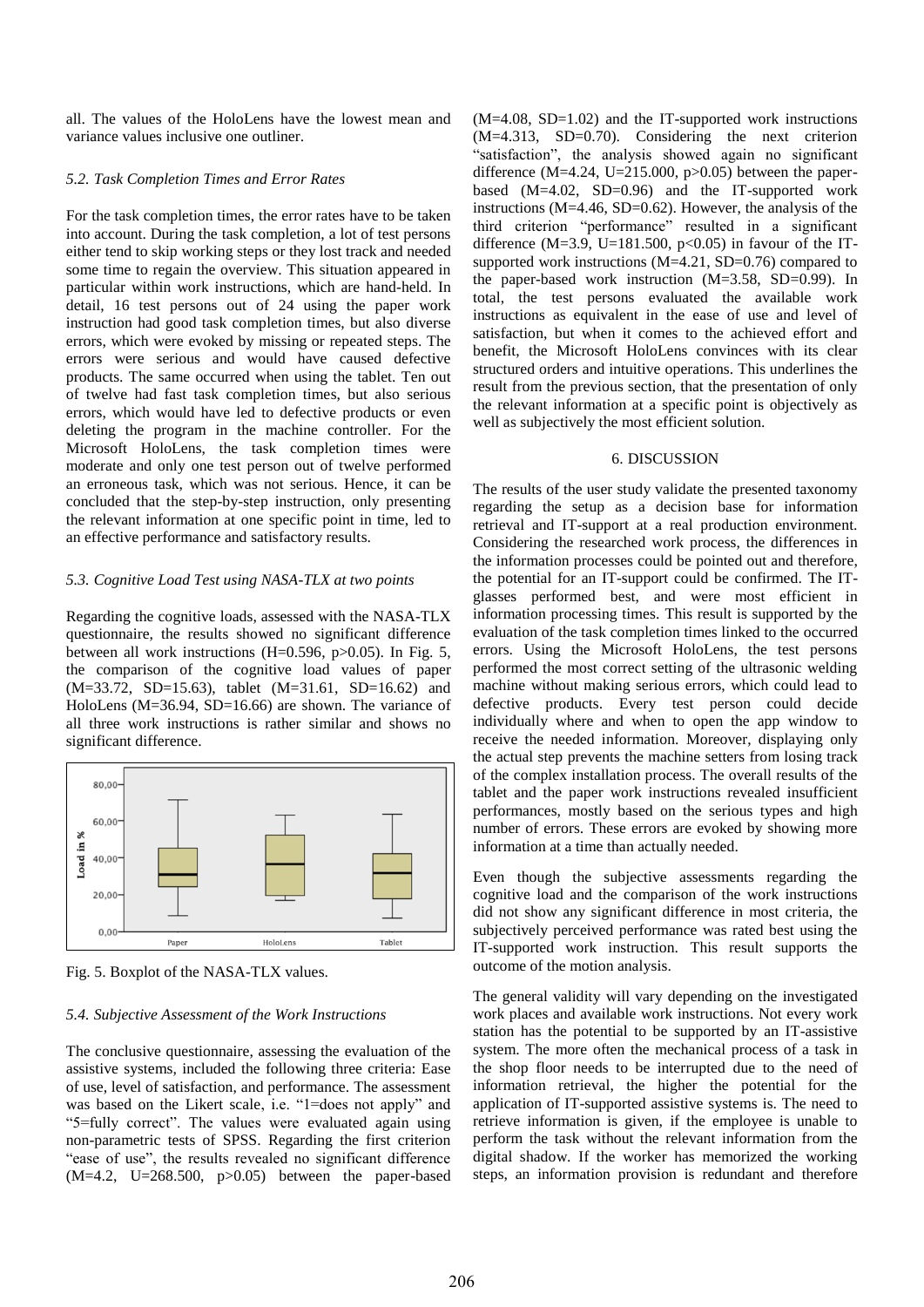assistive systems become obsolete in general. Following the user study at the Geberit Productions AG presented in this paper, the general applicability is given due to the fact that the applied MTM method is a standardized and widely accepted method for motions analysis, as well as by the fact that the defined terms and requirements have been strictly followed while analysing the recorded performances.

The performed user study highlights that different technologies for information visualisation need to be considered on the shop floor. In order to achieve the highest level of data transmission efficiency from the digital shadow to the employee, the following rules of thumb can be formulated based on the presented study:

- A need for the information retrieval has to be determined at the work place meaning that the times needed for the information processes are a significant portion of the overall working process or even interrupt the process.
- IT-assistive systems may be suitable for both, repetitive or non-repetitive work tasks. Regarding repetitive tasks, there has to be at least a constantly changing information demand that the information retrieval is necessary for the following tasks, i.e. the item number and the process of construction varies for specific products.
- The application of the MTM method serves as a universal evaluation method and can be adapted to almost every work situation. Especially in terms of human-machine-interactions or human-robotinteractions, the method provides a standardized and validated assessment basis.

To conclude, the results of this study are important and pioneering in the context of the digital shadow: This study shows that with the help of the Microsoft HoloLens the efficiency of a machine setting task could be increased by roughly 35%, based on objective MTM measures. The subjective results of the surveys underline these results. This implies, that the potentials of the digital shadow can be employed and lead to an effective data transmission process and thus to improved productivity on the shop floor. The employee receives only the relevant information, as they are attached to the machines' digital shadow. Having only the relevant information displayed, the productivity improvement is displayed in the TMUs needed for processing the information, cf. Figure 4: The processing of the relevant information is approximately 66% compared to the classical paper-based as well as tablet-displayed instructions.

## 7. FUTURE WORK

In future work, further applications of MTM, i.e. MTM UAS and other versions of the method, should be considered. The used MTM method is the basis and analyses extremely detailed every performed basic motion. In the case of the MTM UAS (universal analytical system), modules are formulated to enhance the motion analysis, i.e. reaching, grasping, bringing, positioning and releasing are combined as

components and summarized in modules for a faster application. The same procedure should be performed with the emerging IT-supported operations. Optimizing the evaluation method will give the final basis to investigate suitable information provision technologies for the worker at the shop floor.

#### 8. CONCLUSIONS

We validated an extended application of the MTM method in order to identify the potential of work places for IT-support as well as to set up a decision base for determining the most suitable IT-assistive systems for the specific work place. Furthermore, we exploit the potentials of the digital shadow by testing three different approaches of visualization information: Paper-based, with a tablet, and with dataglasses. The individually needed information was retrieved from the digital shadow of the corresponding production machine to be set up. The evaluation was validated at a work station in a real and ongoing production environment at the Geberit Produktions AG. The available working process included the preparation, installation and setting of an ultrasonic welding machine and represents a work place with a highly complex task and a high number of important steps to be accomplished. Due to the mentioned complexity, a correct machine set up is key for high productivity of the whole production process. Based on the structured approach presented, the results of the objective and subjective evaluation methods revealed a positive decision for ITsupported devices to display the work instruction, especially the Microsoft HoloLens, as the representative of data-glasses. This resulted in lower error rates, faster information processes and a more efficient work performance of the test persons. Based on our findings, we conclude with several rules of thumb to quickly define the areas of application of IT-assistive systems. Since the test persons are machine setters in real life but set up the mentioned welding machine irregularly and are hence not trained in this specific area of application. The evaluation of the information processes reveals highly relevant information not only for researchers but also for companies: We showed that the right information at the right time for the right person can improve production, when employing a combination of the concept of the digital shadow and the suitable IT-assistive system. In our example we showed that the efficiency of information lead to a decrease of the set up time of 35%.

#### 9. ACKNOWLEDGMENT

The authors would like to thank Geberit Produktions AG in Jona, Switzerland, for their financial support and valuable input on this topic. The authors would like to express their gratitude to Mr. Silvio Gächter, for his extensive contribution and support. Additionally, the authors would like to thank the two anonymous reviewers for their valuable input to an earlier draft of this manuscript.

#### **REFERENCES**

[1] Büttner, S., Funk, M. and Other, using head-mounted-display and in-situ projection for assistive systems: A comparison. In *Proceedings of the 9th ACM International Conference on*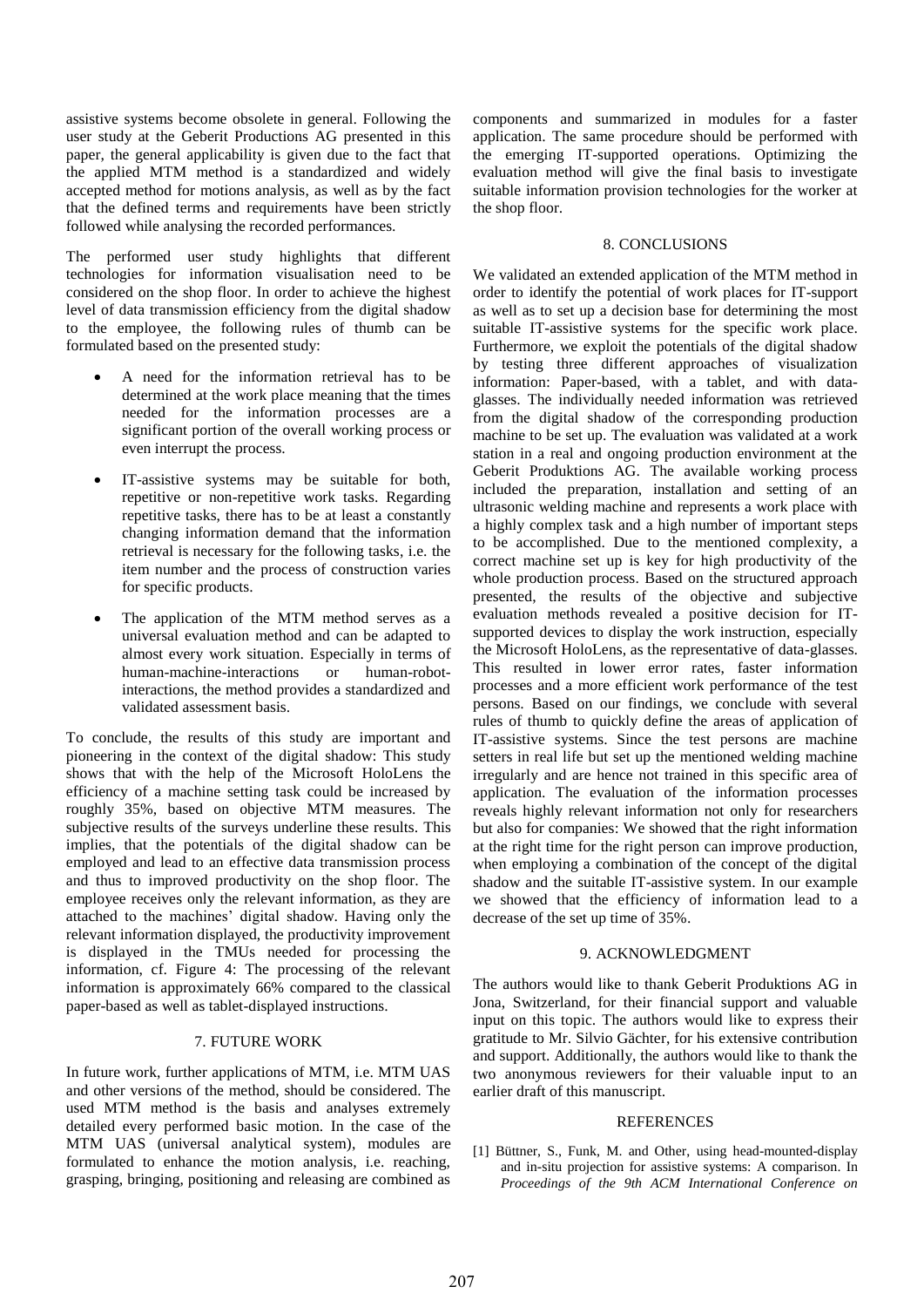*Pervasive Technologies Related to Assistive Environments*, p. 44, 2016.

- [2] Fehling, C. D., Mueller, A., Aehnelt, M. Enhancing vocational training with augmented reality. In *Proceedings of the 16th International Conference on Knowledge Technologies and Data-driven Business*, 2016.
- [3] Funk, M., Kosch, T. and Other, Interactive worker assistance: Comparing the effects of in-situ projection, head-mounted displays, tablet, and paper instructions. In *Proceedings of the 2016 ACM International Joint Conference on Pervasive and Ubiquitous Computing*, pp. 934–9, 2016.
- [4] Kosch, T., Kettner, R., Funk, M., Schmidt, A. Comparing tactile, auditory and visual assembly error-feedback for workers with cognitive impairments. In *Proceedings of the 18th International ACM SIGACCESS Conference on Computers and Accessibility (*ASSETS '16*)*, pp. 53–60, 2016.
- [5] Marner, M. R., Irlitti, A., Thomas, B. H Improving procedural task performance with augmented reality annotations. In *2013 IEEE International Symposium on Mixed and Augmented Reality (ISMAR (*10/2013*)*, pp. 39–48, 2013.
- [6] Funk, M. Augmented Reality at the Workplace: Universität Stuttgart, 2016.
- [7] Card, S.K., Moran, T.P. and Other, The Keystroke-Level Model for user performance time with interactive systems. In *Communications of the ACM (*23(7)*)*, pp. 396–410, 1980.
- [8] Kubenke, J., Kunz, A. Efficiency Measurement of IT Support for Information Retrieval at Manual Workplaces. In *IEEE International Conference on Industrial Cyber-Physical Systems*, pp. 567–72. St. Petersburg, Russian Federation, 2018.
- [9] Caudell, T.P., Mizell, D.W. Augmented Reality: An application of head-up display technology to manual manufacturing processes. In *Proceedings of the Twenty-Fifth Hawaii International Conference on IEEE* 2, pp. 659–69, 1992.
- [10] Zheng, X. S., Foucault, C., Matos da Silva, P., Dasari, S., Yang, T., Goose, S. Eye-wearable technology for machine maintenance: Effects of display position and hands-free operation. In *Proceedings of the 33rd Annual ACM Conference on Human Factors in Computing Systems (*CHI '15*)*, pp. 2125– 34, 2015.
- [11] Büttner, S., Mucha, H., Funk, M., Kosch, T., Aehnelt, M., Robert, S., Röcker, C. The design Space of Augmented and Virtual Reality Applications for Assistive Environments in Manufacturing: A Visual Approach. In *Proceedings of the 10th International Conference on PErvasive Technologies Related to Assistive Environments*, pp. 433–40, 2017.
- [12] Fite-Georgel, P. Is there a reality in industrial augmented reality? In *Mixed and Augmented Reality (ISMAR). 2011 10th IEEE International Symposium on IEEE*, pp. 201–10, 2011.
- [13] Tang, A., Owen, C. and Other, Comparative effectiveness of augmented reality in object assembly. In *Proceedings of the SIGCHI conference on Human factors in computing systems*, pp. 73–80, 2003. http://dx.doi.org/10.1145/642611.642626
- [14] Sand, O., Büttner, S., Paelke, V., Röcker, C. smARt.Assemblyprojection-based augmented reality for supporting assembly workers. In *International Conference on Virtual, Augmented and Mixed Reality*, pp. 643–52, 2016.
- [15] Funk, M., Mayer, S. and Other, using in-situ projection to support cognitively impaired workers at the workplace. In *Proceedings of the 17th international ACM SIGACCESS conference on Computers & Accessibility*, pp. 185–95, 2015. http://dx.doi.org/10.1145/2700648.2809853
- [16] Büttner, S., Sand, O. and Other, Extending the Design Space in Industrial Manufacturing Through Mobile Projection. In *Proceedings of the 17th International Conference on Human-*

*Computer Interaction with Mobile Devices and Services Adjunct. ACM*, pp. 1130–3, 2015.

- [17] Card, S.K., Moran, T.P. and Other, The psychology of humancomputer interaction: XA-GB: CRC Press. Boca Raton, Fla., 2008.
- [18] Bauernhansel, T., Krüger J. and Other, *WGP-Standpunkt Industrie 4.0,* www. ipa. fraunhofer. de fileadmin user\_upload Presse\_und\_Medien Pressinformationen (accessed 1 May 2018)
- [19] Ríos, J., Hernández, J.C. and Other, Product Avatar as Digital Counterpart of a Physical Individual Product: Literature Review and Implications in an Aircraft, *ISPEb CE*, pp. 657–66, 2015.
- [20] Hribernik, K., Wuest, T. and Other, Towards Product Avatars Representing Middle-of-Life Information for Improving Design: Development and Manufacturing Processes. In *Digital Product and Process Development Systems, IFIP TC 5 International Conference:* Eds., ed. Berlin, Heidelberg: Springer Berlin Heidelberg 85-96: G. L. Kovács and D. Kochan. Dresden, 2013.
- [21] Hribernik, K., Rabe, L. and Other, A concept for productinstance-centric information management. In *IEEE International Technology Management Conference (ICE)*, pp. 1–8, 2005.
- [22] Hribernik, K.A., Rabe, V. and Other, The product avatar as a product-instance-centric information management concept. In *International Journal of Product Lifecycle Management* 1 367- 379, 2006.
- [23] Horn, S., Schennerlein, B. and Other, Distributed Digital Product Memories *SemProM: Foundations of Semantic Product Memories for the Internet of Things:* Springer Berlin Heidelberg, pp. 205–19
- [24] Främling, K., Harrison, M. and Other, Globally unique identifiers - requirements and solutions to product lifecycle management. In *IFAC Proceedings Volumes*, pp. 855–60, 2006.
- [25] Cassina, J., Cannata, A. and Other, Development of an Extended Product Lifecycle Management through Service Oriented Architecture. In *Proceedings of the 1st CIRP Industrial Product-Service Systems (IPS2) Conference,* 2009.
- [26] Wuest, T., Hribernik, K. and Other, accessing servitisation potential of PLM data by applying the product avatar concept. In *Production Planning & Control* 26, pp. 1198–218, 2015.
- [27] Wuest, T., Hribernik, K. and Other, Digital Representations of Intelligent Products: Product Avatar 2.0. In *Smart Product Engineering: Proceedings of the 23rd CIRP Design Conference, Bochum, Germany,* Springer Berlin Heidelberg, pp. 675–84: M. Abramovici and R. Stark
- [28] Glaessgen, E., Stargel, D. The digital twin paradigm for future NASA and US Air Force vehicles. In *53rd AIAA/ASME/ASCE/AHS/ASC Structures, Structural Dynamics and Materials Conference 20th AIAA/ASME/AHS Adaptive Structures Conference 14th AIAA*, p. 1818
- [29] Pötter, T., Folmer, J. and Other, Enabling Industrie 4.0 Chancen und Nutzen für die Prozessindustrie. In *Industrie 4.0 Produktion, Automatisierung und Logistik: Anwendung · Technologien · Migration:* Springer Fachmedien Wiesbaden, pp. 159–71: T. Bauernhansl, M. ten Hompel and B. Vogel-Heuser
- [30] Roh, P., Kunz, A. and Other, Data-driven detection of moving bottlenecks in multi-variant production lines. In *18th IFAC/IEE Symposium Information Control in Manufacturing* (unpublished), 2018.